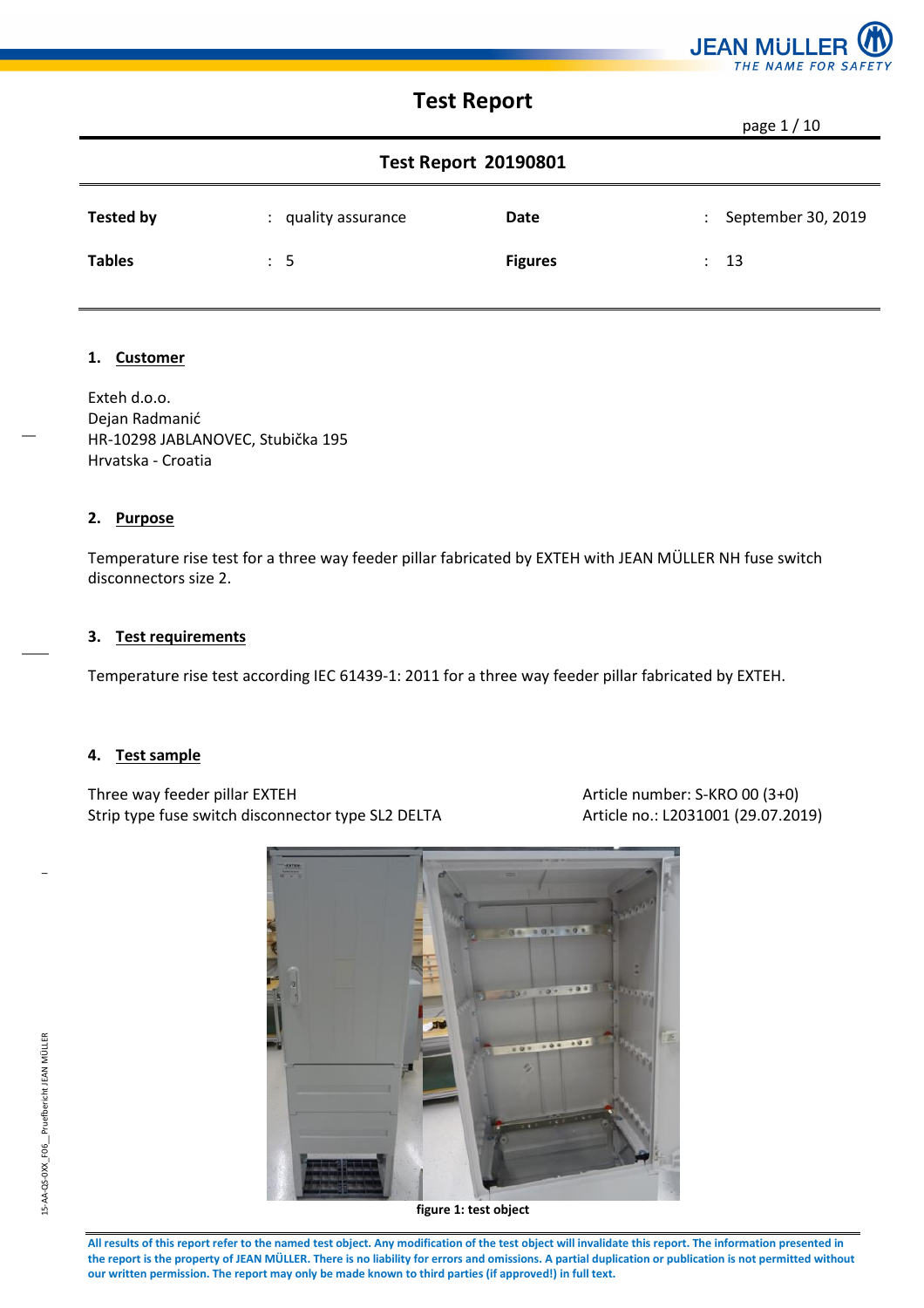

page 2 / 10



#### **figure 2: type of feeder pillar**

| EXTEH d.o.o.   |                                     |  |                                                     |              | $\epsilon$ |  |
|----------------|-------------------------------------|--|-----------------------------------------------------|--------------|------------|--|
|                |                                     |  | Norma: HRN EN 61439-1 HRN EN 61439-2 HRN EN 61439-5 |              |            |  |
| Naziv:         | Samostojeći kabelski razvodni ormar |  |                                                     |              |            |  |
| Tip:           | S-KRO 00 (3+0)                      |  |                                                     |              |            |  |
| Napon:         |                                     |  | 230/400V Struja: 400 A                              |              | 50 Hz      |  |
| Zaštita: IP 44 |                                     |  | <b>RDF-0,9</b>                                      | <b>IK 10</b> |            |  |
| $Tv.$ br.:     |                                     |  | Država podrijetla: EU                               |              |            |  |

**figure 3: technical data of feeder pillar**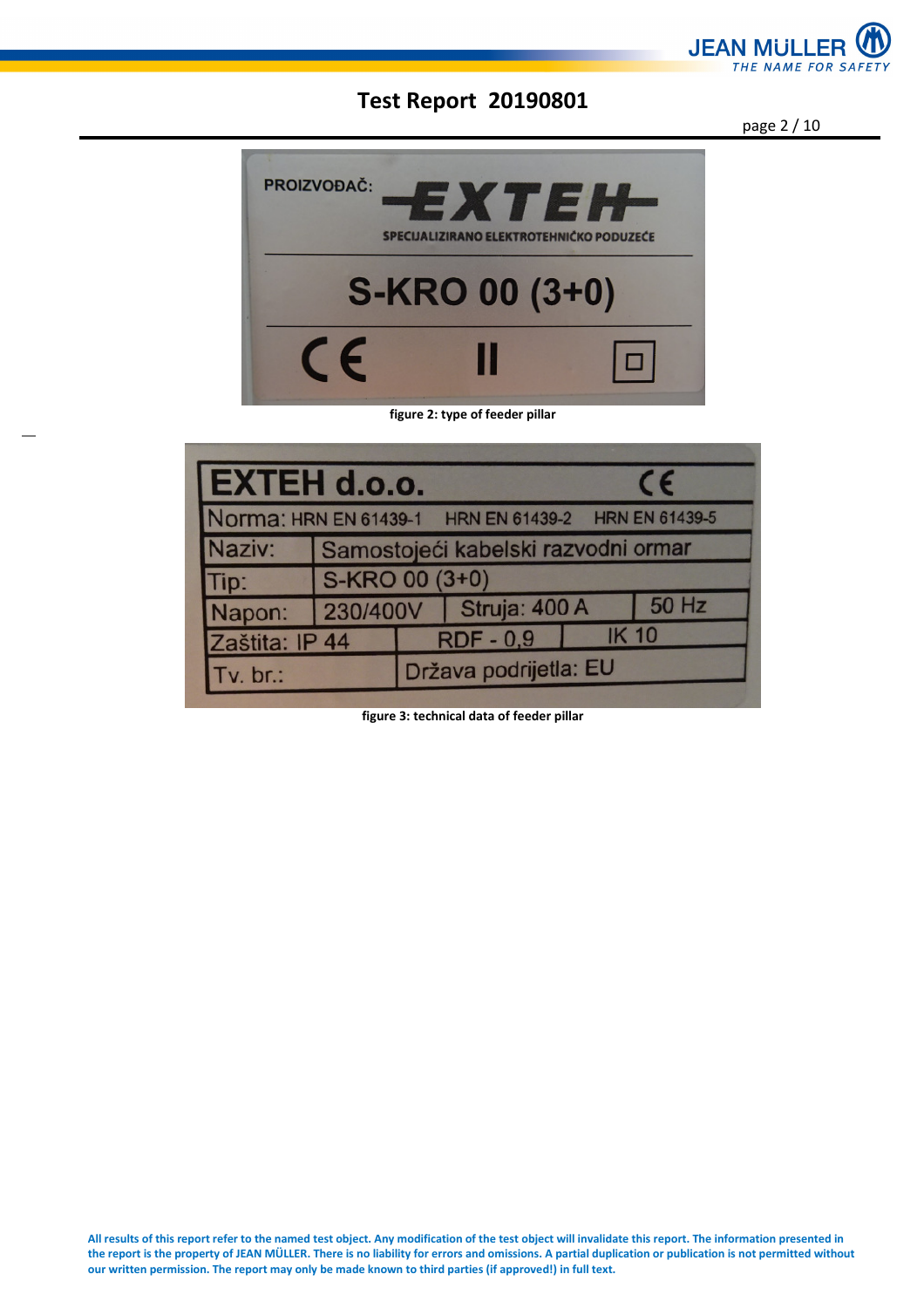

page 3 / 10

|    |      | <b>Table of Content</b>                                                                                                                                                                                                                                                                                                                                                                                                                                                                                        |  |
|----|------|----------------------------------------------------------------------------------------------------------------------------------------------------------------------------------------------------------------------------------------------------------------------------------------------------------------------------------------------------------------------------------------------------------------------------------------------------------------------------------------------------------------|--|
|    |      |                                                                                                                                                                                                                                                                                                                                                                                                                                                                                                                |  |
| 2. |      | ${\bf Purpose.} \label{thm:1} {\bf \ldots} \qquad {\bf \ldots} \qquad \qquad {\bf \ldots} \qquad \qquad {\bf \ldots} \qquad \qquad {\bf \ldots} \qquad \qquad {\bf \ldots} \qquad \qquad {\bf \ldots} \qquad \qquad {\bf \ldots} \qquad \qquad {\bf \ldots} \qquad \qquad {\bf \ldots} \qquad \qquad {\bf \ldots} \qquad \qquad {\bf \ldots} \qquad \qquad {\bf \ldots} \qquad \qquad {\bf \ldots} \qquad \qquad {\bf \ldots} \qquad \qquad {\bf \ldots} \qquad \qquad {\bf \ldots} \qquad \qquad {\bf \ldots$ |  |
| 3. |      |                                                                                                                                                                                                                                                                                                                                                                                                                                                                                                                |  |
| 4. |      |                                                                                                                                                                                                                                                                                                                                                                                                                                                                                                                |  |
| 5. |      |                                                                                                                                                                                                                                                                                                                                                                                                                                                                                                                |  |
| 6. |      |                                                                                                                                                                                                                                                                                                                                                                                                                                                                                                                |  |
|    | 6.1. |                                                                                                                                                                                                                                                                                                                                                                                                                                                                                                                |  |
|    | 6.2. |                                                                                                                                                                                                                                                                                                                                                                                                                                                                                                                |  |
| 7. |      |                                                                                                                                                                                                                                                                                                                                                                                                                                                                                                                |  |
|    | 7.1. |                                                                                                                                                                                                                                                                                                                                                                                                                                                                                                                |  |
|    | 7.2. |                                                                                                                                                                                                                                                                                                                                                                                                                                                                                                                |  |
| 8. |      |                                                                                                                                                                                                                                                                                                                                                                                                                                                                                                                |  |

#### **5. Measuring instruments**

| test equipment | type                        | variant                |
|----------------|-----------------------------|------------------------|
| P1608820/001   | humidity sensor             | sensor system          |
| P1608920/001   | barometric pressure sensor  | sensor system          |
| P0908611/033   | clamp meter                 | Fluke 355              |
| P0908611/006   | multimeter                  | Metrawatt M2007        |
| P0908611/018   | multimeter                  | Metrawatt Metrahit Pro |
| P0908611/023   | multimeter                  | Metrawatt Metrahit Pro |
| P0908611/024   | multimeter                  | Metrawatt Metrahit Pro |
| P0908611/025   | multimeter                  | Metrawatt Metrahit Pro |
| P0908611/029   | multimeter                  | Metrawatt Metrahit Pro |
| P0806820/019   | temperature data logger     | Ahlborn (49-times)     |
| P0927211/016   | current transformer         | 500/5                  |
| P0927211/017   | current transformer         | 500/5                  |
| P0927211/018   | current transformer         | 500/5                  |
| P0927211/028   | current transformer         | 500/5                  |
| P0927211/029   | current transformer         | 500/5                  |
| P0927211/030   | current transformer         | 500/5                  |
| P0505220/149   | torque wrench               | 10-50 Nm               |
| P0907411/010   | Resistance measuring bridge | MICROHM 300/93         |

**Table 1: Measuring instruments used** 

| type           | display reading |  |  |  |  |
|----------------|-----------------|--|--|--|--|
| rel.hum.       | 53,3 %          |  |  |  |  |
| latm. Pressure | 997 mbar        |  |  |  |  |

**Table 2: Climate conditions**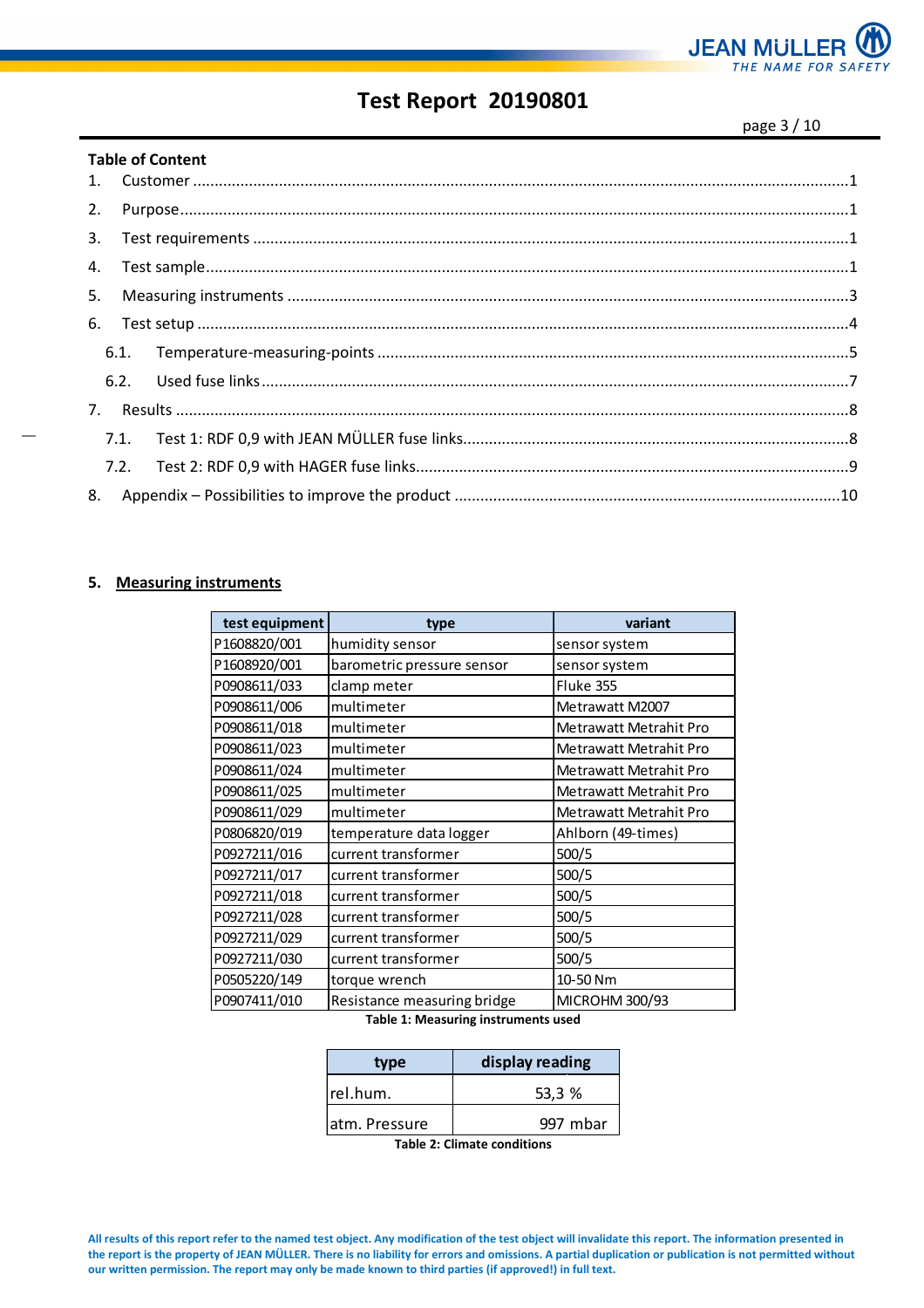

page 4 / 10

### **6. Test setup**

Busbar (30x10)mm copper / tin coated Torque connection strip to busbar: 35Nm Torque cable connection: 35Nm Cross section cables: 240mm² copper round with cable lug Test current incomer: three-phase 400A ac ±1%



**figure 4: test setup** 



**figure 5: test setup**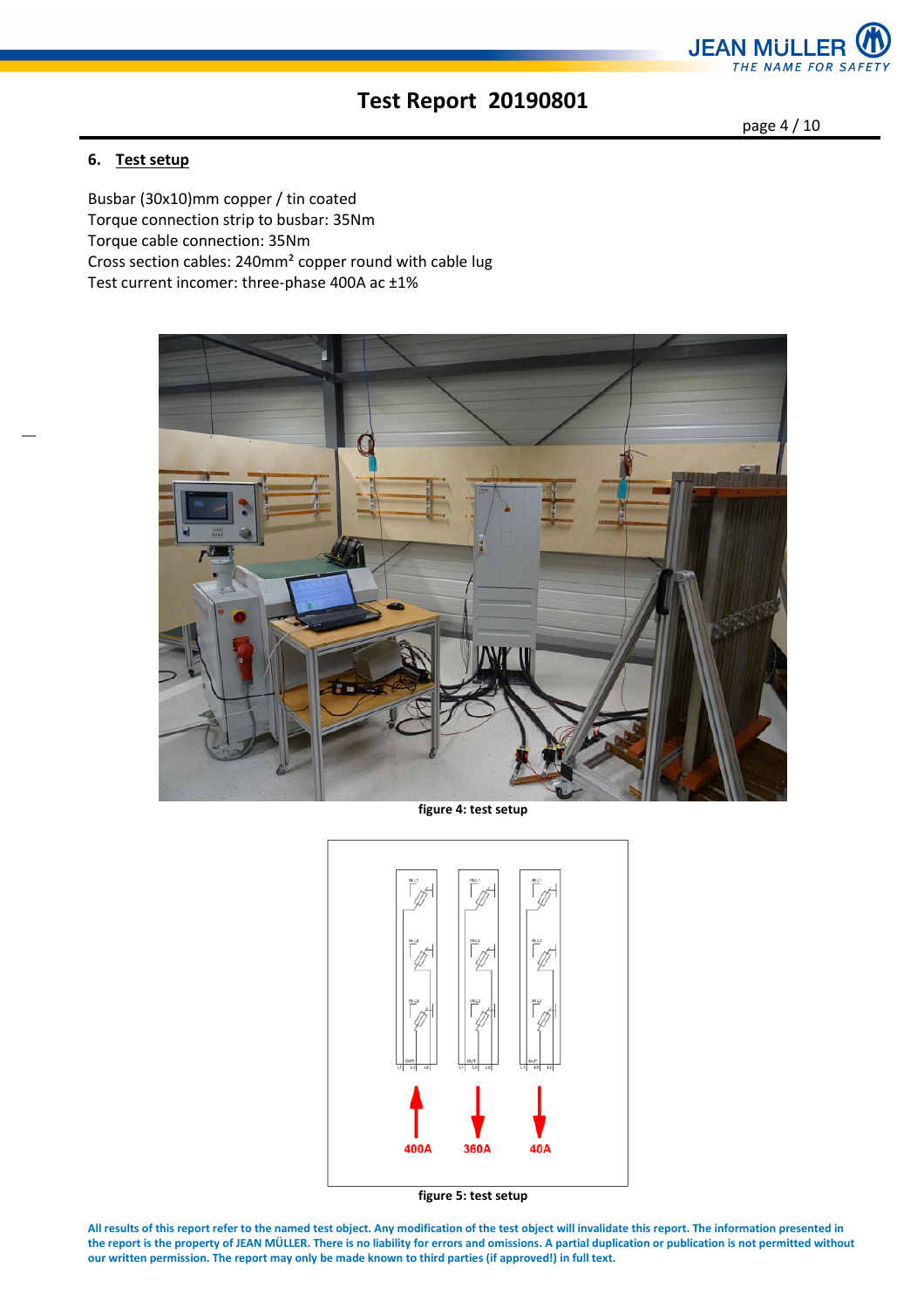

page 5 / 10

#### **6.1. Temperature-measuring-points**



**figure 6: Angular lug to busbar, cable connection L1 – L3** 



**figure 7: Handle, cover L1, internal ambient temperature**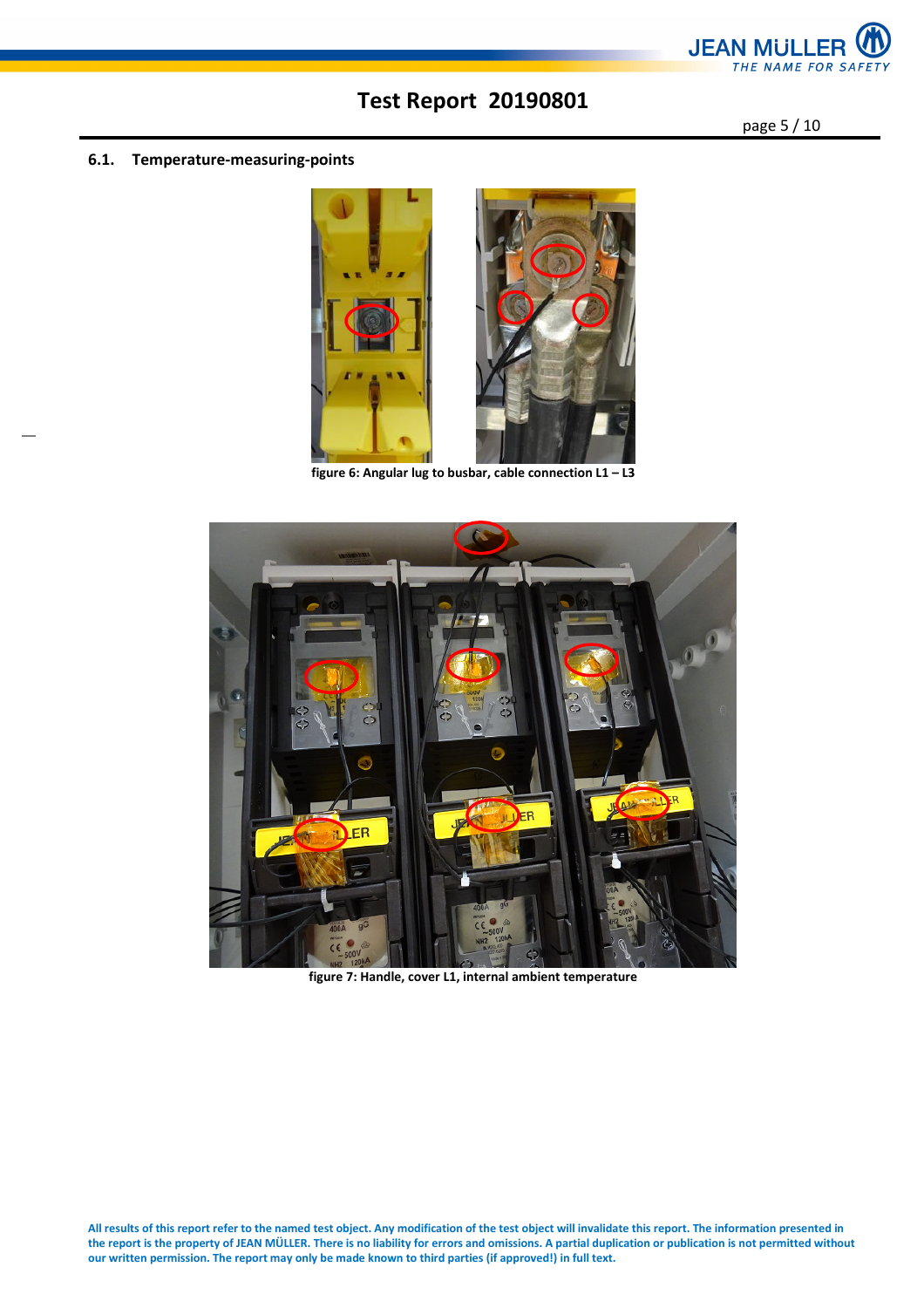

page 6 / 10



**figure 8: Outside rear wall, roof middle, left side**



**figure 9: Outside right side** 



**figure 10: Outside front door, handle**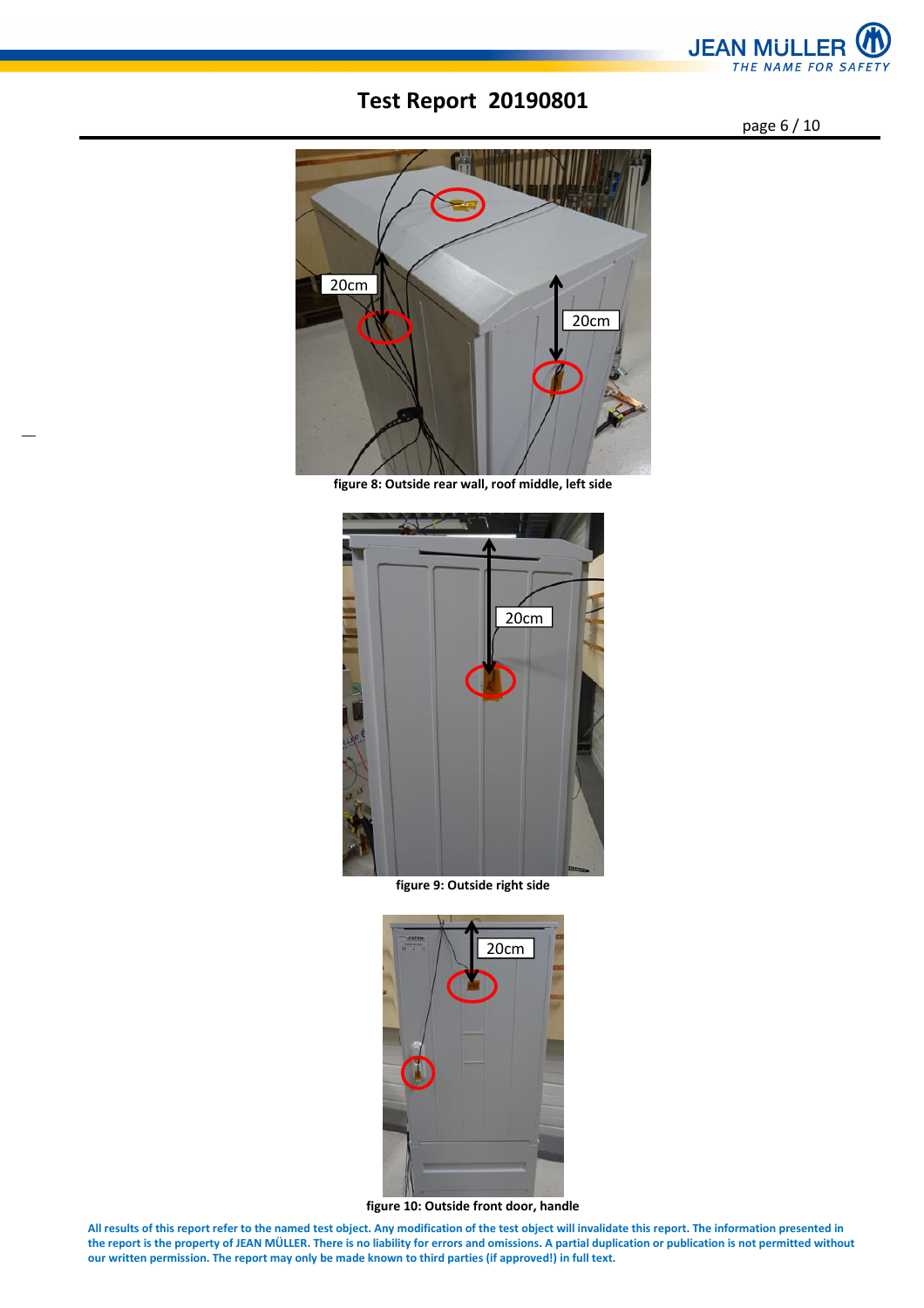

page 7 / 10

The base of the cabinet is insulated in ground level with 50mm of polystyrene.



**figure 11: insulation of base** 

#### **6.2. Used fuse links**

| Test 1         |           |                |                       |                               |     |              |                         |                 |  |
|----------------|-----------|----------------|-----------------------|-------------------------------|-----|--------------|-------------------------|-----------------|--|
| <b>Strip</b>   | Itest [A] | Phase          | $R_1$ [ $\mu\Omega$ ] | Power loss [W]<br>(catalogue) | A   | <b>U</b> [V] | Article no.             | <b>Produced</b> |  |
| $\overline{1}$ |           | L1             | 143                   |                               |     |              |                         |                 |  |
| incomer        | 400       | L2             | 134                   |                               |     |              |                         |                 |  |
|                |           | L <sub>3</sub> | 142                   |                               |     |              |                         |                 |  |
| $\overline{2}$ |           | L1             | 141                   |                               |     |              | JEAN MÜLLER             |                 |  |
| outgoing       | 360       | L2             | 131                   | 30,5                          | 400 | 500          | N2016205                | 07/2018         |  |
|                |           | L3             | 131                   |                               |     |              |                         |                 |  |
| 3              |           | L1             | 140                   |                               |     |              |                         |                 |  |
| outgoing       | 40        | L2             | 135                   |                               |     |              |                         |                 |  |
|                |           | L <sub>3</sub> | 140                   |                               |     |              |                         |                 |  |
| Test 2         |           |                |                       |                               |     |              |                         |                 |  |
|                |           |                |                       |                               |     |              |                         |                 |  |
| <b>Strip</b>   | Itest [A] | Phase          | $R_1$ [ $\mu\Omega$ ] | Power loss [W]<br>(catalogue) | [A] | U[V]         | Article no.             | <b>Produced</b> |  |
|                |           | L1             | 125                   |                               |     |              |                         | week 32/18      |  |
| 1              | 400       | L2             | 127                   |                               |     |              |                         |                 |  |
| incomer        |           | L <sub>3</sub> | 126                   |                               |     |              | <b>HAGER</b>            |                 |  |
|                |           | L1             | 126                   | 26,8                          |     |              | <b>LNH2400T</b>         | week 18/18      |  |
| $\overline{2}$ | 360       | L2             | 125                   |                               | 400 | 500          |                         |                 |  |
| outgoing       |           | L <sub>3</sub> | 126                   |                               |     |              |                         | week 32/18      |  |
|                |           | L1             | 140                   |                               |     |              |                         |                 |  |
| 3<br>outgoing  | 40        | L2             | 135                   | 30,5                          |     |              | JEAN MÜLLER<br>N2016205 | 07/2018         |  |

**table 3: Used fuse links**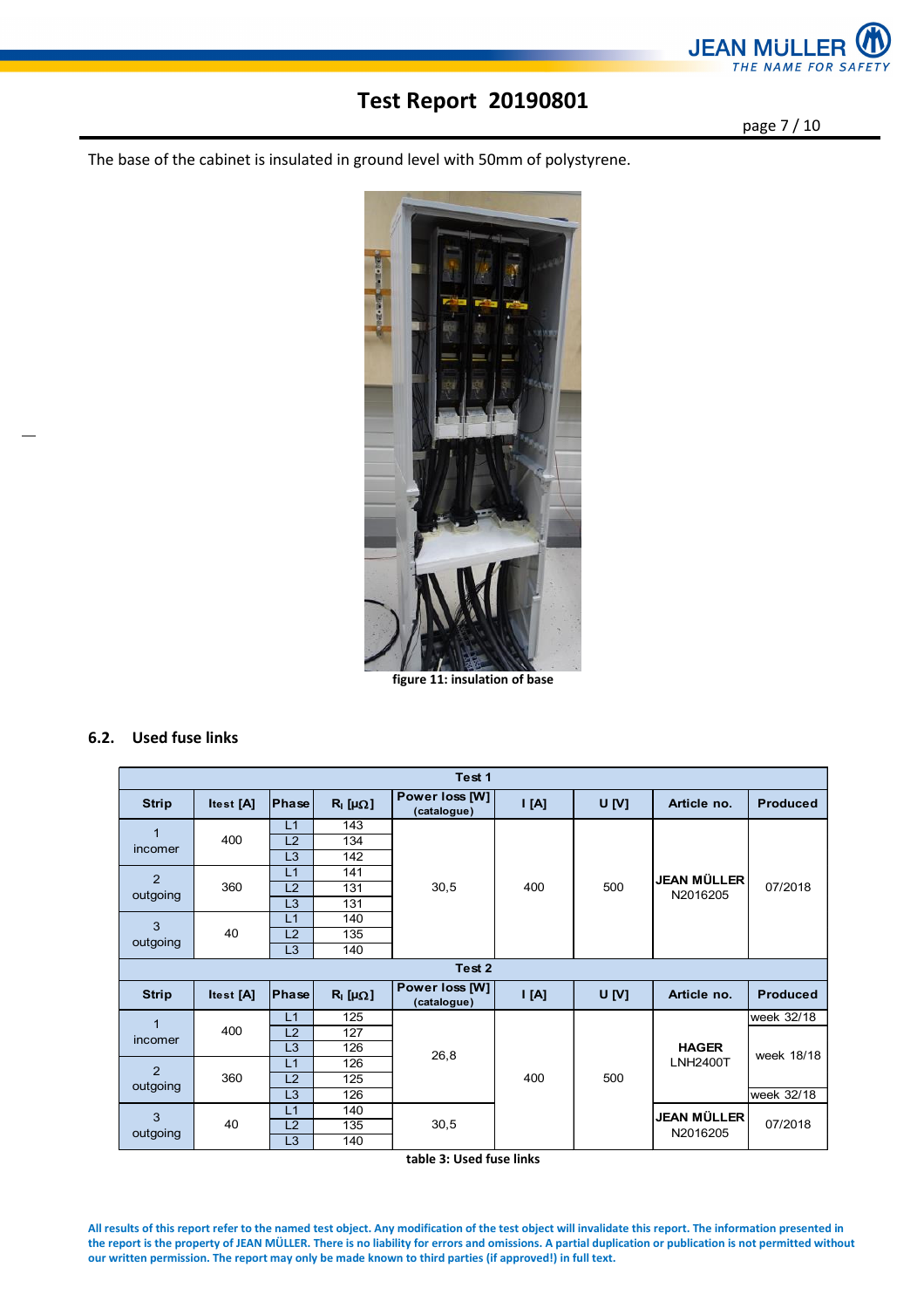

page 8 / 10

### **7. Results**

### **7.1. Test 1: RDF 0,9 with JEAN MÜLLER fuse links**

| No.             |                   | <b>Measuring points</b>      | Temp.<br>[°C] | Temp. rise<br>[K] | Permissible max.<br>temp. Rise limit<br>[K] | Temp.<br>difference to<br>standard<br>[K] |
|-----------------|-------------------|------------------------------|---------------|-------------------|---------------------------------------------|-------------------------------------------|
| RT <sub>1</sub> |                   | ambient temperature 1        | 22,9          |                   |                                             |                                           |
| RT2             |                   | ambient temperature 2        | 23,1          |                   |                                             | ---                                       |
| 1               |                   | angular lug to busbar L1     | 115,3         | 92,3              | 105                                         | 12,7                                      |
| $\overline{2}$  | incomer           | angular lug to busbar L2     | 102,8         | 79,8              | 105                                         | 25,2                                      |
| $\overline{3}$  |                   | angular lug to busbar L3     | 88,9          | 65,9              | 105                                         | 39,1                                      |
| $\overline{4}$  | $\blacksquare$    | cable connection L1          | 81,5          | 58,5              | 70                                          | 11,5                                      |
| $\overline{5}$  | ᠆                 | cable connection L2          | 84,4          | 61,4              | 70                                          | 8,6                                       |
| $\overline{6}$  | strip             | cable connection L3          | 91,8          | 68,8              | 70                                          | 1,2                                       |
| $\overline{7}$  |                   | handle                       | 59,9          | 36,9              | $25+25*)$                                   | 13,1                                      |
| 8               | ≥                 | cover L1                     | 99,3          | 76,3              |                                             |                                           |
| 11              |                   | angular lug to busbar L1     | 111,0         | 88,0              | 105                                         | 17,0                                      |
| 12              | paio              | angular lug to busbar L2     | 99,0          | 76,0              | 105                                         | 29,0                                      |
| 13              | igno              | angular lug to busbar L3     | 85,5          | 62,5              | 105                                         | 42,5                                      |
| $\overline{14}$ | $\blacksquare$    | cable connection L1          | 77,6          | 54,6              | $\overline{70}$                             | 15,4                                      |
| 15              | $\mathbf{\Omega}$ | cable connection L2          | 75,9          | 52,9              | 70                                          | 17,1                                      |
| 16              | strip             | cable connection L3          | 78,2          | 55,2              | 70                                          | 14,8                                      |
| $\overline{17}$ |                   | handle                       | 60,2          | 37,2              | $25+25$ <sup>*</sup> )                      | 12,8                                      |
| 18              | ≥                 | cover L1                     | 95,5          | 72,5              |                                             |                                           |
| $\overline{21}$ | o                 | angular lug to busbar L1     | 101,8         | 78,8              | 105                                         | 26,2                                      |
| 22              | outgoin           | angular lug to busbar L2     | 89,1          | 66,1              | 105                                         | 38,9                                      |
| $\overline{23}$ |                   | angular lug to busbar L3     | 77,9          | 54,9              | 105                                         | 50,1                                      |
| $\overline{24}$ |                   | cable connection L1          | 40,7          | 17,7              | 70                                          | 52,3                                      |
| 25              | 6                 | cable connection L2          | 38,7          | 15,7              | $\overline{70}$                             | 54,3                                      |
| $\overline{26}$ | strip             | cable connection L3          | 39,6          | 16,6              | 70                                          | 53,4                                      |
| $\overline{27}$ |                   | handle                       | 54,7          | 31,7              | $25+25$ *)                                  | 18,3                                      |
| 28              | ≥                 | cover L1                     | 65,6          | 42,6              |                                             |                                           |
| 29              | п                 | internal ambient temperature | 88,7          | 65,7              |                                             |                                           |
| 30              |                   | outside rear wall            | 48,3          | 25,3              | 40                                          | 14,7                                      |
| 31              |                   | outside roof middle          | 62,2          | 39,2              | 40                                          | 0,8                                       |
| 32              |                   | outside left                 | 45,3          | 22,3              | 40                                          | 17,7                                      |
| 33              | cabinet           | outside right                | 40,2          | 17,2              | 40                                          | 22,8                                      |
| 34              |                   | outside front door           | 46,3          | 23,3              | 40                                          | 16,7                                      |
| $\overline{35}$ |                   | door handle                  | 25,9          | $\overline{2.9}$  | $\overline{25}$                             | 22,1                                      |

**table 4: Results test 1 with JEAN MÜLLER fuse links** 

\*) IEC 61439-1, table 6 index c: Manual operating means within ASSEMBLIES which are only accessible after the ASSEMBLY has been opened, for example draw-out handles which are operated infrequently, are allowed to assume a 25 K increase on these temperature-rise limits.

The test was passed.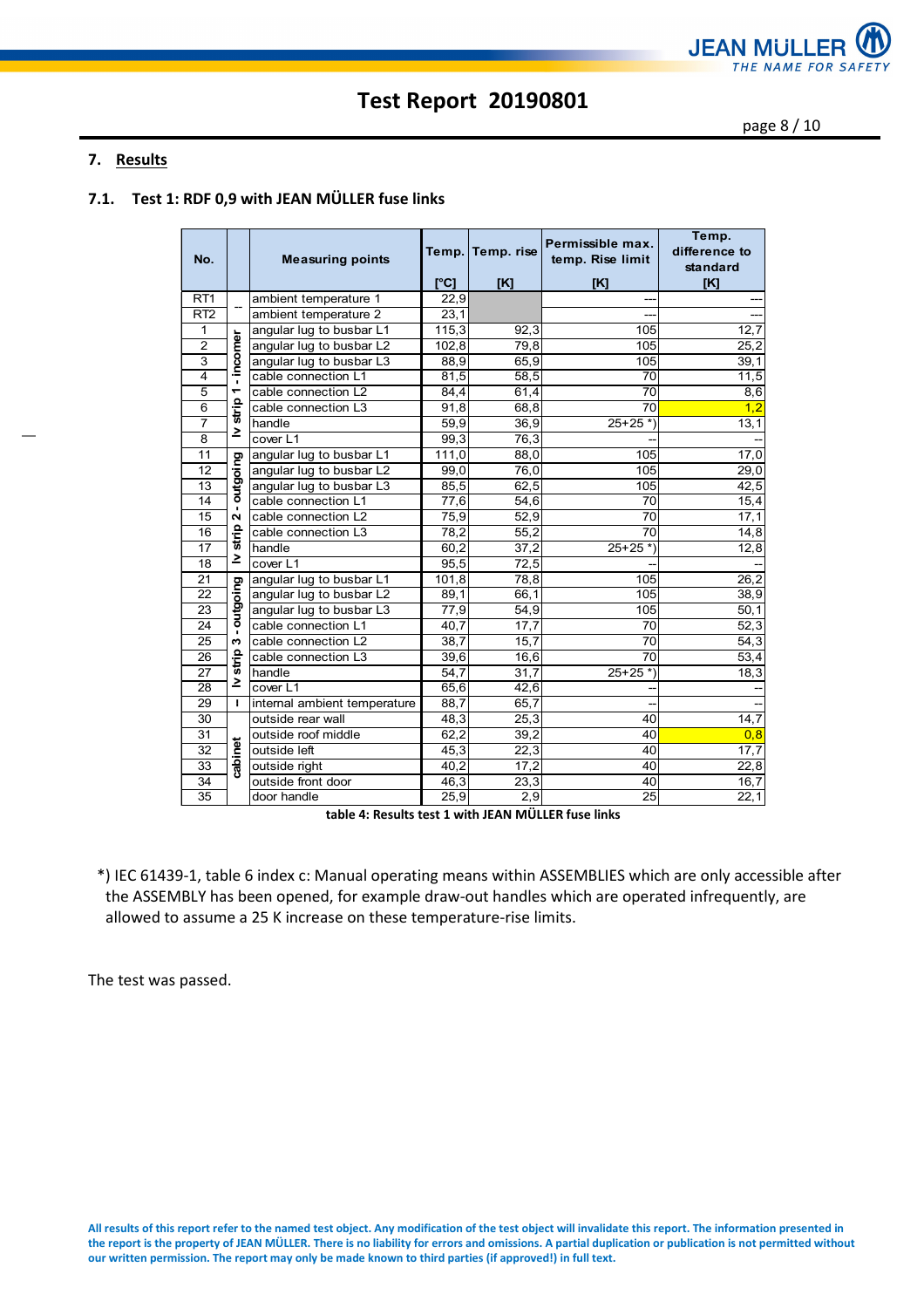

page 9 / 10

#### **7.2. Test 2: RDF 0,9 with HAGER fuse links**

| No.             |                          | <b>Measuring points</b>      | Temp.<br>[°C]     | Temp. rise<br>[K] | Permissible max.<br>temp. Rise limit<br>[K] | Temp.<br>difference to<br>standard<br>[K] |
|-----------------|--------------------------|------------------------------|-------------------|-------------------|---------------------------------------------|-------------------------------------------|
| RT <sub>1</sub> |                          | ambient temperature 1        | 23,1              |                   |                                             |                                           |
| RT <sub>2</sub> |                          | ambient temperature 2        | 23,1              |                   |                                             |                                           |
| 1               |                          | angular lug to busbar L1     | 112,7             | 89,6              | 105                                         | 15,4                                      |
| $\overline{2}$  |                          | angular lug to busbar L2     | 99,8              | 76,7              | 105                                         | 28,3                                      |
| 3               | incomer                  | angular lug to busbar L3     | 88,3              | 65,2              | 105                                         | 39,8                                      |
| $\overline{4}$  | $\mathbf{r}$             | cable connection L1          | 82,0              | 58,9              | $\overline{70}$                             | 11,1                                      |
| $\overline{5}$  | $\overline{\phantom{0}}$ | cable connection L2          | 84,5              | 61,4              | 70                                          | 8,6                                       |
| 6               | strip                    | cable connection L3          | 92,7              | 69,6              | $\overline{70}$                             | 0,4                                       |
| $\overline{7}$  | ≥                        | handle                       | 58,5              | 35,4              | $25+25$ *)                                  | 14,6                                      |
| $\overline{8}$  |                          | cover L1                     | 88,1              | 65,0              |                                             |                                           |
| 11              |                          | angular lug to busbar L1     | 108,6             | 85,5              | 105                                         | 19,5                                      |
| 12              | putgoing                 | angular lug to busbar L2     | 96,1              | 73,0              | 105                                         | 32,0                                      |
| 13              |                          | angular lug to busbar L3     | 84,5              | 61,4              | 105                                         | 43,6                                      |
| 14              |                          | cable connection L1          | $\overline{77,3}$ | 54,2              | 70                                          | 15,8                                      |
| $\overline{15}$ | $\mathbf{a}$             | cable connection L2          | 75,0              | 51,9              | $\overline{70}$                             | 18,1                                      |
| 16              | strip                    | cable connection L3          | 79,1              | 56,0              | 70                                          | 14,0                                      |
| 17              |                          | handle                       | 57,8              | 34,7              | $25+25$ *)                                  | 15,3                                      |
| $\overline{18}$ | ≥                        | cover L1                     | 79,9              | 56, 8             |                                             |                                           |
| 21              |                          | angular lug to busbar L1     | 99,7              | 76,6              | 105                                         | 28,4                                      |
| 22              |                          | angular lug to busbar L2     | 86,7              | 63,6              | 105                                         | 41,4                                      |
| $\overline{23}$ | putgoing                 | angular lug to busbar L3     | 76,9              | 53,8              | 105                                         | 51,2                                      |
| 24              |                          | cable connection L1          | 40,5              | 17,4              | 70                                          | 52,6                                      |
| 25              | ω                        | cable connection L2          | 38,6              | 15,5              | 70                                          | 54,5                                      |
| 26              | strip                    | cable connection L3          | 39,4              | 16,3              | 70                                          | 53,7                                      |
| 27              |                          | handle                       | 53,6              | 30,5              | $25+25$ <sup>*</sup> )                      | 19,5                                      |
| $\overline{28}$ | ≥                        | cover L1                     | 64,2              | 41,1              |                                             |                                           |
| 29              | I.                       | internal ambient temperature | 87,5              | 64,4              |                                             |                                           |
| 30              |                          | outside rear wall            | 46,7              | 23,6              | 40                                          | 16,4                                      |
| 31              |                          | outside roof middle          | 60,4              | 37,3              | 40                                          | 2,7                                       |
| $\overline{32}$ |                          | outside left                 | $\overline{43,7}$ | 20,6              | 40                                          | 19,4                                      |
| $\overline{33}$ | cabinet                  | outside right                | 40,0              | 16,9              | 40                                          | 23,1                                      |
| $\overline{34}$ |                          | outside front door           | 44,8              | 21,7              | 40                                          | 18,3                                      |
| 35              |                          | door handle                  | 25,6              | 2.5               | 25                                          | 22,5                                      |

**table 5: Results test 2 with HAGER fuse links** 

\*) IEC 61439-1, table 6 index c: Manual operating means within ASSEMBLIES which are only accessible after the ASSEMBLY has been opened, for example draw-out handles which are operated infrequently, are allowed to assume a 25 K increase on these temperature-rise limits.

The test was passed.